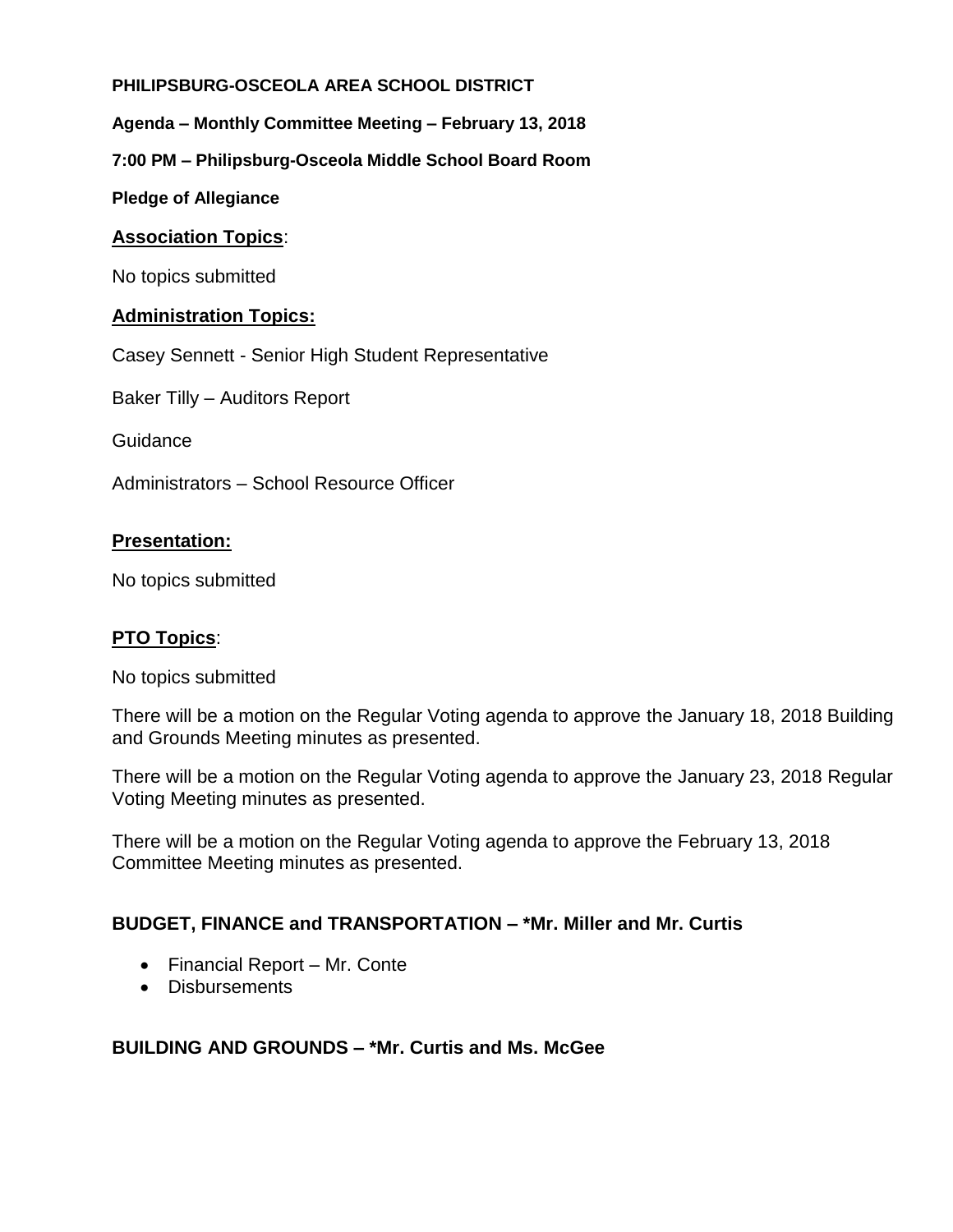# **CURRICULUM, INSTRUCTION and ASSESSMENT – \*Ms. Lamb and Mrs. Bush**

There will be a motion on the Regular voting agenda to approve field trip requests as presented.

There will be a motion on the Regular voting agenda to approve the 2018-2019 District Calendar as presented.

# **COMMUNITY RELATIONS – \*Mr. Jeffries and Mr. Miller**

# **PERSONNEL COMMITTEE – \*Mrs. Bush and Mrs. Lamb**

There will be a motion on the Regular voting agenda to approve the following Pennsylvania State University College of Nursing students to job shadow Alyssa Price, each, for one day only in the 2017-2018 school year.

Cameron Langsjoen Carissa Thompson Maggie Morrell **Kayla Beaupre** Kaitlyn Grosholz **Kerrie Flynn** Chloe Spochart Rachel Cowler **Olivia Hamilton** Michael Sorge McKenna Ashford

There will be a motion on the Regular Voting agenda to approve the following Lock Haven University Nursing students to perform "clinical experience" with Michelle Bamat, each, for one day only in the 2017-2018 school year.

| <b>Josie Attig</b>      | <b>Kristen Fox</b>    |
|-------------------------|-----------------------|
| <b>Elizabeth Bacher</b> | <b>Rebecca Kruise</b> |
| Katelyn Barnett         | Shannon Lloyd         |
| <b>Leah Coates</b>      | <b>Lauren Stover</b>  |
| <b>Baylee Crook</b>     | <b>Brandon Wills</b>  |
| Shania Cutler           |                       |

There will be a motion on the Regular Voting agenda to approve posting a secondary Spanish Teacher position.

There will be a motion on the Regular Voting agenda to approve the Addendum to the Agreement between the Philipsburg Osceola Area School District and S4Teachers LLC, for the services of Substitute Teachers and Staff, as presented.

There will be a motion on the Regular Voting agenda to approve district wide custodian substitute's hourly rate at \$10.00 per hour, effective March 1, 2018.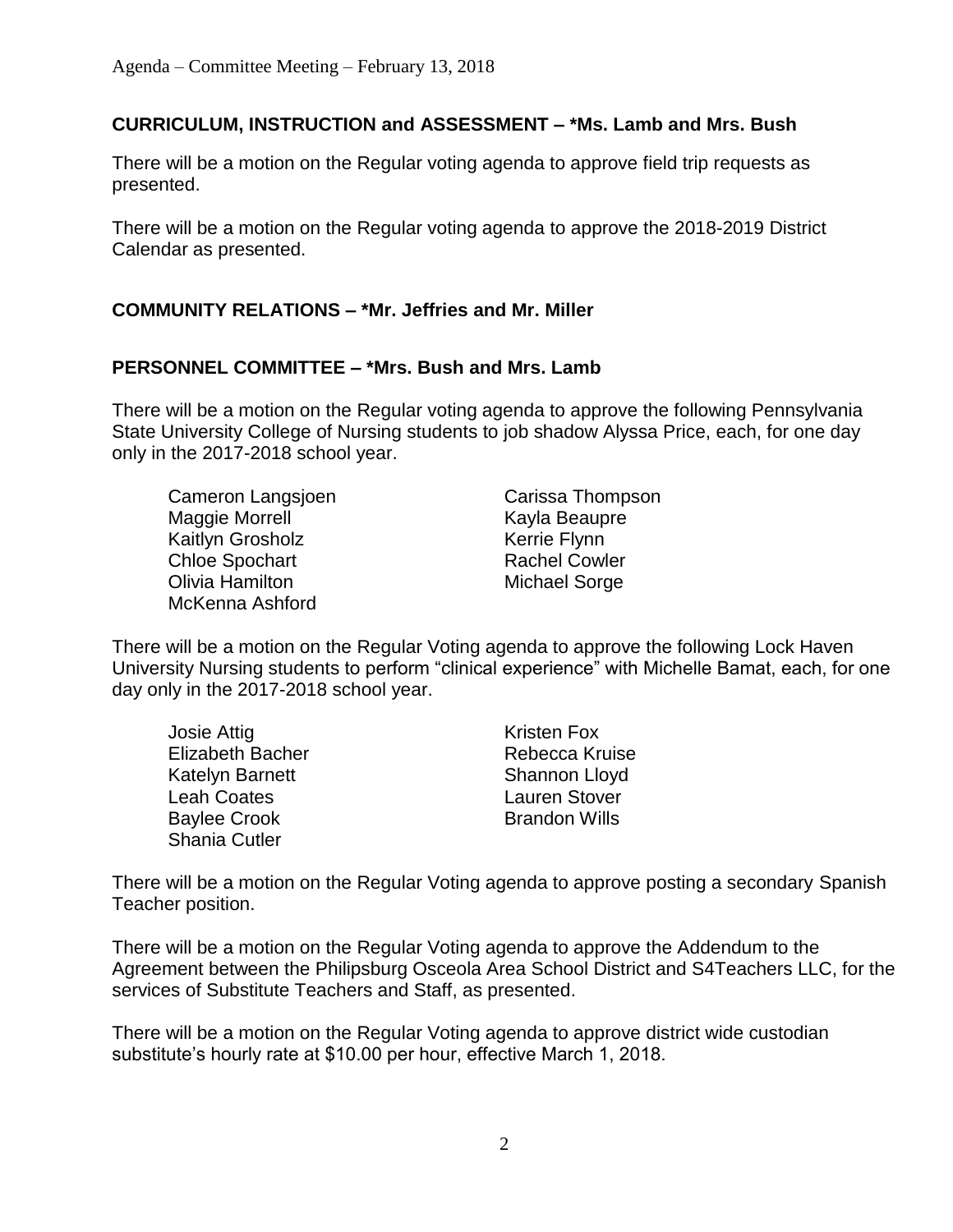\_\_\_\_\_\_\_\_\_\_\_\_\_\_\_\_\_\_

There will be a motion on the Regular Voting agenda to approve hiring the following custodian substitutes.

\_\_\_\_\_\_\_\_\_\_\_\_\_\_\_\_\_\_ \_\_\_\_\_\_\_\_\_\_\_\_\_\_\_\_\_\_\_\_  $\mathcal{L}_\text{max}$  , and the contract of the contract of the contract of the contract of the contract of the contract of the contract of the contract of the contract of the contract of the contract of the contract of the contr

There will be a motion on the Regular Voting agenda to approve the RN substitute wage for field trips to be either \$90.00/day or \$12.00/hr., whichever is greater.

There will be a motion on the Regular Voting agenda to approve creating an Agricultural Science Teacher position at the senior high school.

There will be a motion on the Regular Voting agenda to approve posting an Agricultural Science Teacher position at the senior high school.

There will be a motion on the Regular Voting agenda to approve creating a 5.0 hour Special Education Instructional Assistant position at the senior high.

There will be a motion on the Regular Voting agenda to approve posting a 5.0 hour Special Education Instructional Assistant position at the senior high.

There will be a motion on the Regular Voting agenda to approve a request from a district employee for extended sick leave beginning March 1, 2018 until on or about April 6, 2018, due to employee not qualifying for FMLA.

There will be a motion on the Regular Voting agenda to approve a request from a district employee for a ½ unpaid day on February 2, 2018 due to exhausting all sick and personal days.

There will be a motion on the Regular Voting agenda to approve a request from a district employee for an unpaid day on February 2, 2018 due to exhausting all sick and personal days.

There will be a motion on the Regular Voting agenda to approve a request from a district employee for unpaid days on ½ day on June 12 and full days on June 13, 14, 18 and 19, 2018, due to exhausting all personal days and sick days cannot be used for the reason requested.

There will be a motion on the Regular Voting agenda to approve a request from a district employee for unpaid days on ½ day on February 1 and a full day on February 8, 2018, due to exhausting all sick and personal days.

There will be a motion on the Regular Voting agenda to approve a request from a district employee for unpaid days on February 5, 7, 8, 9 and 12, 2018, due to exhausting all sick, personal and FMLA days.

There will be a motion on the Regular Voting agenda to approve a request from a district employee for an unpaid day on February 5, 2018, due to exhausting all sick and personal days.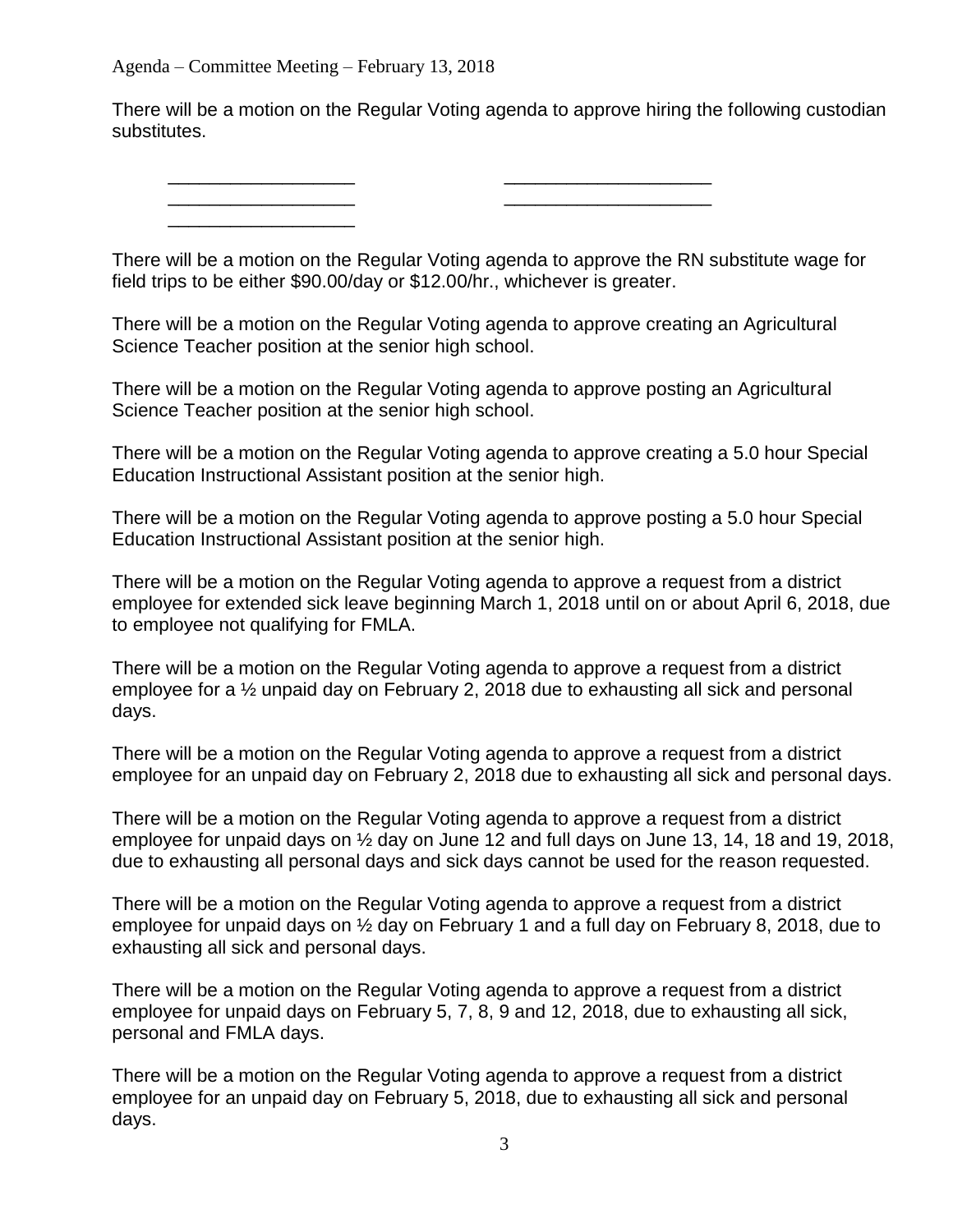| There will be a motion on the Regular Voting agenda to approve hiring             |  |
|-----------------------------------------------------------------------------------|--|
| as a District Wide Custodian, 5.0 hours per day, 2 <sup>nd</sup> Shift, effective |  |

There will be a motion on the Regular Voting agenda to approve hiring as a Library Technician, 4.5 hours per day at the senior high, effective **with the senior of the senior**.

There will be a motion on the Regular Voting agenda to approve hiring \_\_\_\_\_\_\_\_\_\_\_ as a Cashier/Kitchen Helper, 4.5 hours per day at the senior high, effective \_\_\_\_\_\_\_\_\_\_\_\_\_\_\_\_\_\_\_\_\_\_

There will be a motion on the Regular Voting agenda to accept the resignation of Lisa Thompson as the Confidential Secretary to the Superintendent/Board Secretary, effective the close of business on February 22, 2018.

There will be a motion on the Regular Voting agenda to approve posting the Confidential Secretary to the Superintendent/Board Secretary positions, posting retroactive to February 5, 2018.

There will be a motion on the Regular Voting agenda to approve the revised job description for the Confidential Secretary to the Superintendent/Board Secretary.

| There will be a motion on the Regular Voting agenda to approve hiring          |  |
|--------------------------------------------------------------------------------|--|
| as the Confidential Secretary to the Superintendent/Board Secretary, effective |  |
| at a salary of \$                                                              |  |

There will be a motion on the Regular Voting agenda to accept the resignation of Lisa Thompson as a member of the Certified Safety Committee, effective the close of business on February 16, 2018.

There will be a motion on the Regular Voting agenda to accept the resignation of Lisa Thompson as the Right-to-Know Officer, effective the close of business on February 22, 2018.

| There will be a motion on the Regular Voting agenda to approve |  |
|----------------------------------------------------------------|--|
| the Right-to-Know Officer, effective                           |  |

There will be a motion on the Regular Voting agenda to approve transferring Matt Lobb from an English Teacher at the middle school to an English Teacher position at the senior high, effective beginning the 2018-2019 school year.

There will be a motion on the Regular Voting agenda to approve Gregory Sypa to perform his principal internship from June of 2018 through May 2019, through Penn State University with Susan Pritchard-Harris.

# **POLICY COMMITTEE – \*Ms. McGee and Mr. Massung**

There will be a motion on the Regular Voting agenda to approve revising policy 810 – Transportation, as presented.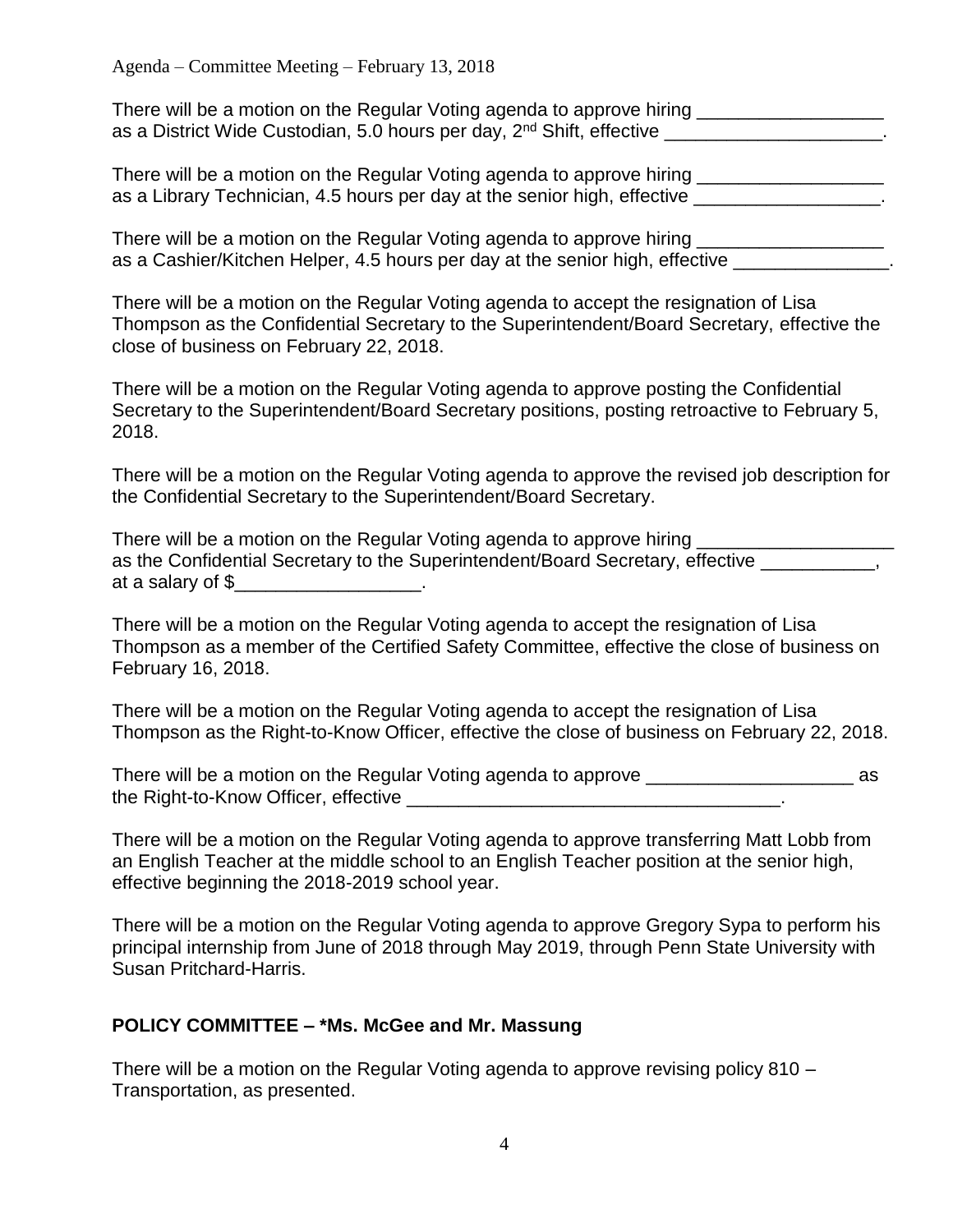## **STUDENT AFFAIRS – \*Mrs. Droll and Mr. Jeffries**

There will be a motion on the Regular Voting agenda to approve the following "Position Volunteers" for the 2017-2018 school year.

Angela Auman Scott Brown Tammy Brown Shelly Butterworth. Brittany Gonder Hannah Hentz Sarah Kronenwetter Richard Pouffary Ethan Shaw Amber Sperfslage Carly Supko Todd Supko Christine Sypa

There will be a motion on the Regular Voting agenda to accept the resignation of Brandon Myers as the Jr. High Head Baseball Coach, contingent upon being approved as a varsity assistant baseball coach, effective immediately.

There will be a motion on the Regular Voting agenda to accept the resignation of Jeremy Beals as the Jr. High Assistant Baseball Coach, contingent upon being approved as a varsity assistant baseball coach, effective immediately.

There will be a motion on the Regular Voting agenda to accept the resignation of Aaron Mason as a Varsity Assistant Baseball Coach, effective immediately.

There will be a motion on the Regular Voting agenda to approve posting the Jr. High Head Baseball Coach position, posting retroactive to January 24, 2018.

There will be a motion on the Regular Voting agenda to approve posting a Varsity Assistant Baseball Coach position, posting retroactive to January 31, 2018.

There will be a motion on the Regular Voting agenda to accept the resignation of Cory Wood as a Co-Jr. High Assistant football coach, effective immediately.

There will be a motion on the Regular Voting agenda to accept the resignation of Brad Wood as a Co-Jr. High Assistant football coach, effective immediately.

There will be a motion on the Regular Voting agenda to approve positing the Assistant Cross Country Coach position.

There will be a motion on the Regular Voting agenda to approve posting the Middle School Assistant Volleyball Coach position.

There will be a motion on the Regular Voting agenda to approve posting the Middle School Girls' Soccer Head Coach position.